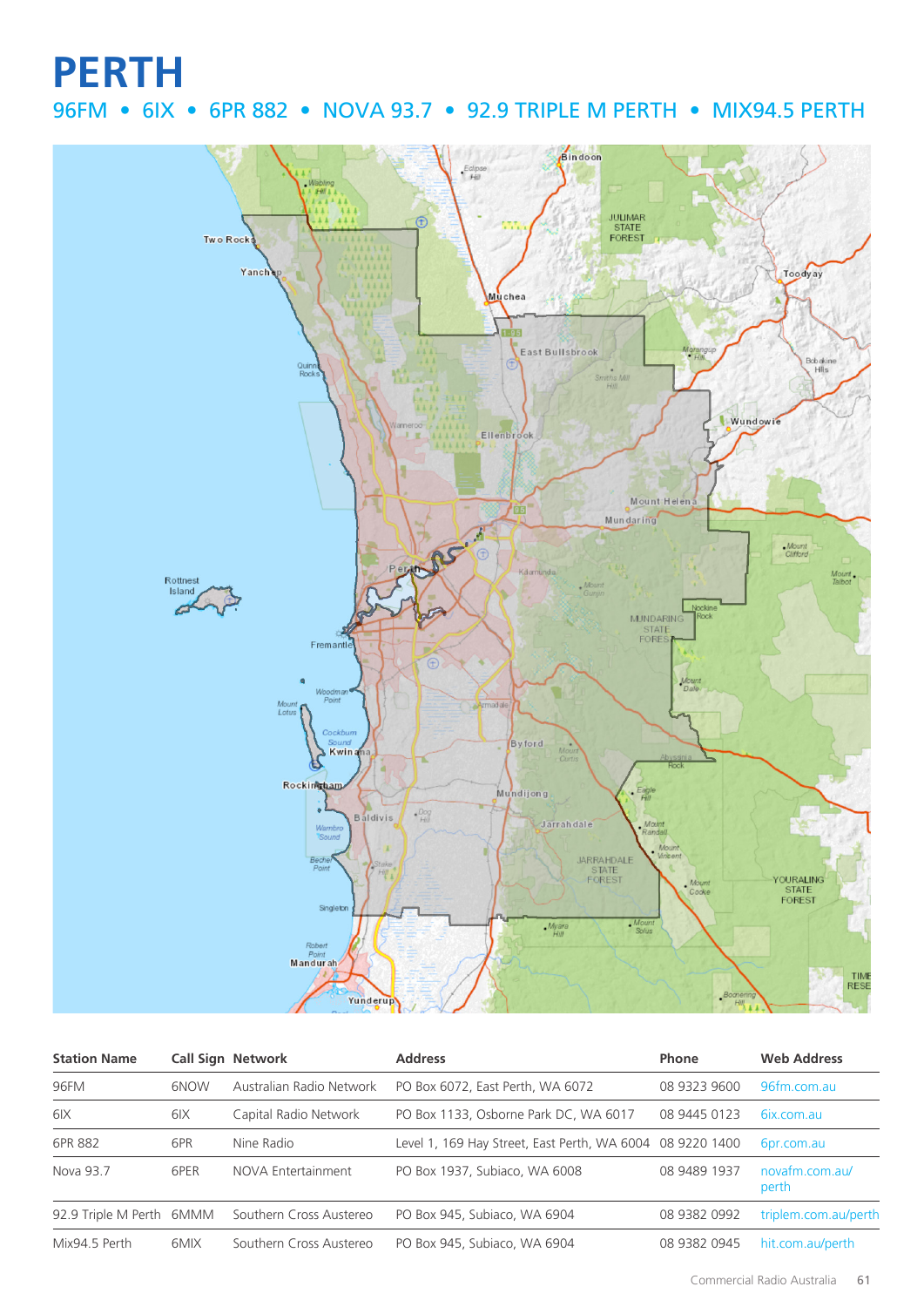## **PERTH**

Perth, the capital of Western Australia, is a vibrant, modern and yet relaxed metropolitan city with many scenic stops along the Swan River and is rich in cultural hotspots. Kings Park botanical gardens border the city of Perth and the bustling seaport of Fremantle is accessible within 40 minutes by car from the city. In 2017 Perth was ranked as the seventh most liveable city in the world by The Economist and scored 100% in health care, education and infrastructure. The retail sector in Perth is strong with many high-end fashion boutiques and big brands on offer in the shopping district

In comparison to the 2011 census, the population of the radio licence area of Perth has increased by 11% to 1,837,804. The birthplace for 62% of the population was Oceania including Australian, New Zealander, Indigenous and Islander persons.

There is a wide choice of schools, colleges and universities in the city of Perth. 409,785 people (22%) were attending an educational institution in 2016, with 38% of these in infants or primary, 29% attending a secondary educational institution, 9% attending TAFE and 24% attending university or another tertiary institution. Of the 781,318 people (43%) who already have a tertiary qualification, 45% have a degree and 55% have a certificate, diploma or another tertiary qualification.

Of the total dwellings (651,573) in the Perth radio licence area, 28% are owned outright and 43% are mortgaged. Private rental properties represent 23% of total dwellings. 15% of the total households in Perth have a household income range between \$21,000 – \$41,999pa, 20% between \$42,000 – \$77,999pa and 12% between \$78,000 – \$103,999pa. 37% have a household income over \$104,000pa.

The strong maturation of the mining sector has had significant impact on Perth's economy. The financial benefits are a direct result of fly-in-fly-out miners living in Perth and working in regional WA. The CBD has also prospered from the mining industry with several commercial buildings occupied by head-offices many mining organisations.

#### **AGRICULTURE**

The Perth radio licence area has a strong orchard zone and produced over 1.2 million kilograms of peaches, 2.2 million kilograms of nectarines and 5 million kilograms of apples. The area also produced over 47 thousand tonnes of cereal for grain.

The farms in the region support over 57 thousand sheep and lambs, and over 15 thousand beef cattle.

#### EMPLOYMENT

The majority (57%) of the labour force of 963,273 is employed full time. The main industries of employment are:

- Education and Training/Health Care and Social Assistance;
- Wholesale Trade/Retail Trade/Accommodation and Food Services; and
- Manufacturing/Electricity Gas Water and Waste Services/Construction.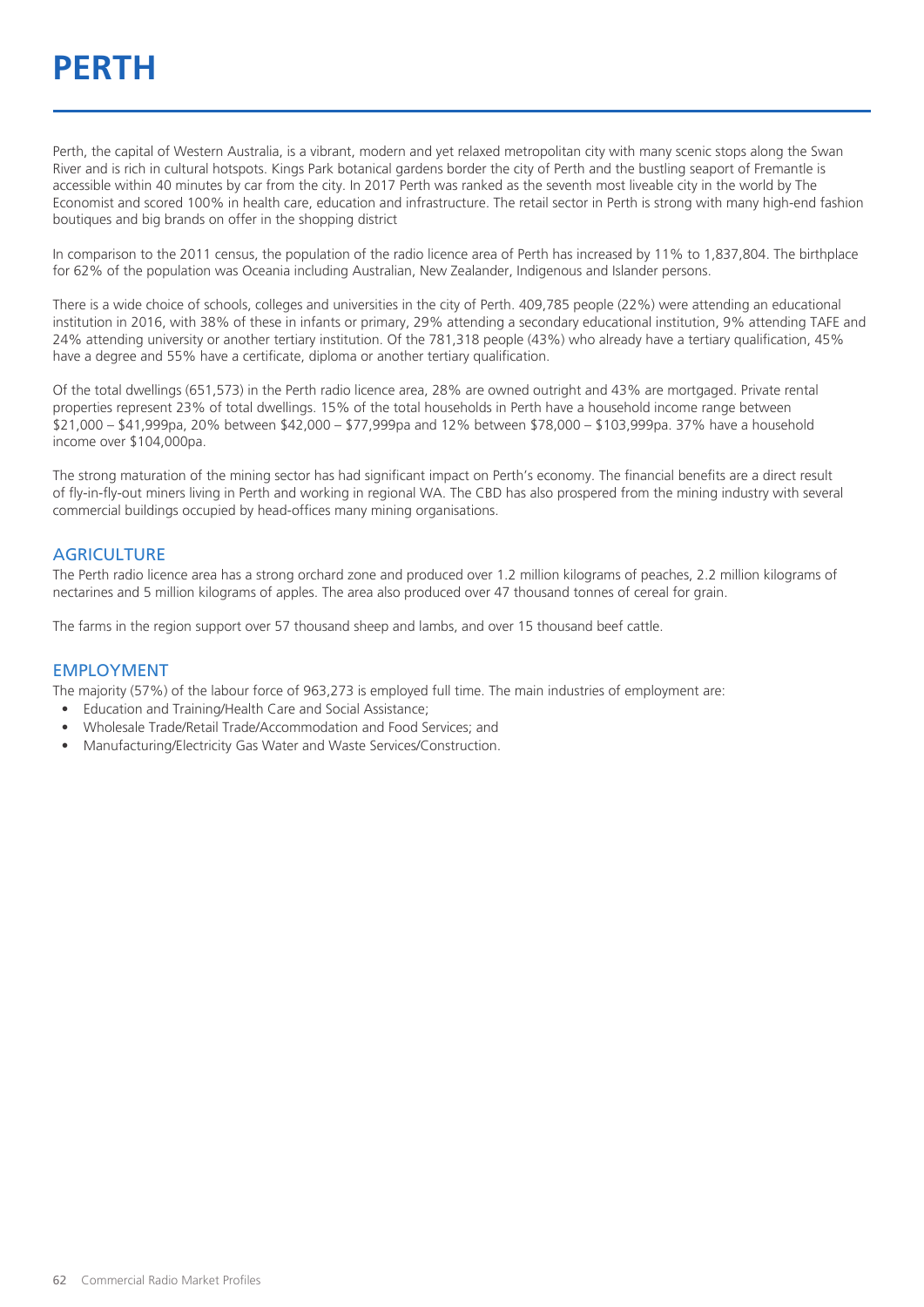# **PERTH**

#### AGE COHORTS

| Age                   | Male    | Female  | Total            | <b>Market</b><br>population |
|-----------------------|---------|---------|------------------|-----------------------------|
| $10 + \gamma$ ears    | 787,840 | 807,529 | 1,595,369 86.81% |                             |
| 0-9 years             | 124,648 | 117,787 | 242,435          | 13.19%                      |
| $10-17$ years         | 89,710  | 85,038  | 174,748          | 9.51%                       |
| 18-24 years           | 88,458  | 83,883  | 172,341          | 9.38%                       |
| 25-39 years           | 214,792 | 214,489 | 429,281          | 23.36%                      |
| 40-54 years           | 186,669 | 190,069 | 376,738          | 20.5%                       |
| 55-64 years           | 97,939  | 103,568 | 201,507          | 10.96%                      |
| 65-74 years           | 68,136  | 72,243  | 140,379          | 7.64%                       |
| 75+ years             | 42,136  | 58,239  | 100,375          | 5.46%                       |
| Total 2011 population | 820,846 | 831,256 | 1,652,102        |                             |
| Total 2016 population | 912,488 | 925,316 | 1,837,804 100%   |                             |
| % change 2011-2016    |         |         | 11.24%           |                             |

#### LABOUR FORCE

| <b>Employment classification</b> | Total   | Labour force |
|----------------------------------|---------|--------------|
| Full-time employed               | 545,886 | 56.67%       |
| Part-time employed               | 294,310 | 30.55%       |
| Not stated employed              | 45.711  | 4.75%        |
| Unemployed                       | 77,366  | 8.03%        |
| <b>Total labour force</b>        | 963,273 | 100%         |

#### HOUSEHOLD INCOME

| Income range (pa)       | Total   | Occupied<br>dwellings |
|-------------------------|---------|-----------------------|
| $$0 - $7,749$           | 12,635  | 1.94%                 |
| $$7,750 - $20,999$      | 25,389  | 3.91%                 |
| $$21,000 - $41,999$     | 94,680  | 14.56%                |
| $$42,000 - $77,999$     | 127,847 | 19.67%                |
| $$78,000 - $103,999$    | 75,640  | 11.63%                |
| $$104,000 - $129,999$   | 74,928  | 11.53%                |
| $$130,000 - $155,999$   | 46,707  | 7.18%                 |
| $$160,000 - $181,999$   | 31,674  | 4.87%                 |
| $$182,000 - $207,999$   | 30,815  | 4.74%                 |
| $$208,000+$             | 57,106  | 8.78%                 |
| Not stated              | 72,692  | 11.18%                |
| <b>Total households</b> | 650,113 | 100%                  |

#### FAMILY STRUCTURE

| <b>Type of family</b>         | <b>Total</b> | <b>Total families</b> |
|-------------------------------|--------------|-----------------------|
| Couple families - Children    | 229.443      | 46.81%                |
| Couple families - No children | 182.093      | 37.15%                |
| Single parents                | 70.682       | 14.42%                |
| Other families                | 7,932        | 1.62%                 |
| <b>Total families</b>         | 490,150      | 100%                  |

### **OCCUPATION**

| <b>Employment classification</b>                                     | <b>Total</b> | <b>Occupations</b> |
|----------------------------------------------------------------------|--------------|--------------------|
| Managers/Professionals                                               | 302,477      | 34.13%             |
| Technicians & trade workers/<br>Community & personal service workers | 232,507      | 26.24%             |
| Clerical & administrative workers                                    | 121,554      | 13.72%             |
| Sales workers                                                        | 80,488       | 9.08%              |
| Machinery operators & drivers/Labourers                              | 135,340      | 15.27%             |
| Not stated                                                           | 13,767       | 1.55%              |
| <b>Total</b>                                                         | 886,133      | 100%               |

#### INDUSTRY

| Industry                                                                                                      | Total   | Workforce |
|---------------------------------------------------------------------------------------------------------------|---------|-----------|
| Agriculture, forestry & fishing                                                                               | 5.969   | 0.68%     |
| Mining                                                                                                        | 42,619  | 4.83%     |
| Manufacturing/Electricity, gas, water &<br>waste services/Construction                                        | 145,835 | 16.54%    |
| Wholesale trade/Retail trade/<br>Accommodation & food services                                                | 167,116 | 18.95%    |
| Transport, postal & warehousing/<br>Information, media & communications                                       | 49,584  | 5.62%     |
| Financial & insurance services/<br>Rental hiring & real estate services/<br>Administration & support services | 68.617  | 7.78%     |
| Professional scientific & technical services                                                                  | 65,104  | 7.38%     |
| Public administration & safety                                                                                | 57.436  | 6.51%     |
| Education & training/Health care &<br>social assistance                                                       | 187,826 | 21.3%     |
| Arts & recreation services                                                                                    | 14,876  | 1.69%     |
| Other services                                                                                                | 35,094  | 3.98%     |
| Not stated                                                                                                    | 41,692  | 4.73%     |
| Total                                                                                                         | 881,768 | 100%      |

#### ANNUAL HOUSEHOLD EXPENDITURE

| <b>Product or service</b>            | $$000's$ (pa) |
|--------------------------------------|---------------|
| Food & non-alcoholic beverages       | 8,189,526     |
| Alcoholic beverages                  | 1,013,212     |
| Clothing & footwear                  | 1,421,611     |
| Household furnishings & equipment    | 2,020,850     |
| Furniture & floor covering           | 666,512       |
| Household appliances                 | 561,130       |
| Household services & operation       | 1,475,190     |
| Medical care & health expenses       | 3,383,937     |
| Motor vehicle purchase               | 974,309       |
| Motor vehicle running costs          | 4,846,099     |
| Recreation                           | 5,921,500     |
| Recreational & educational equipment | 1,384,492     |
| Holidays                             | 2,638,119     |
| Personal care                        | 1,014,070     |